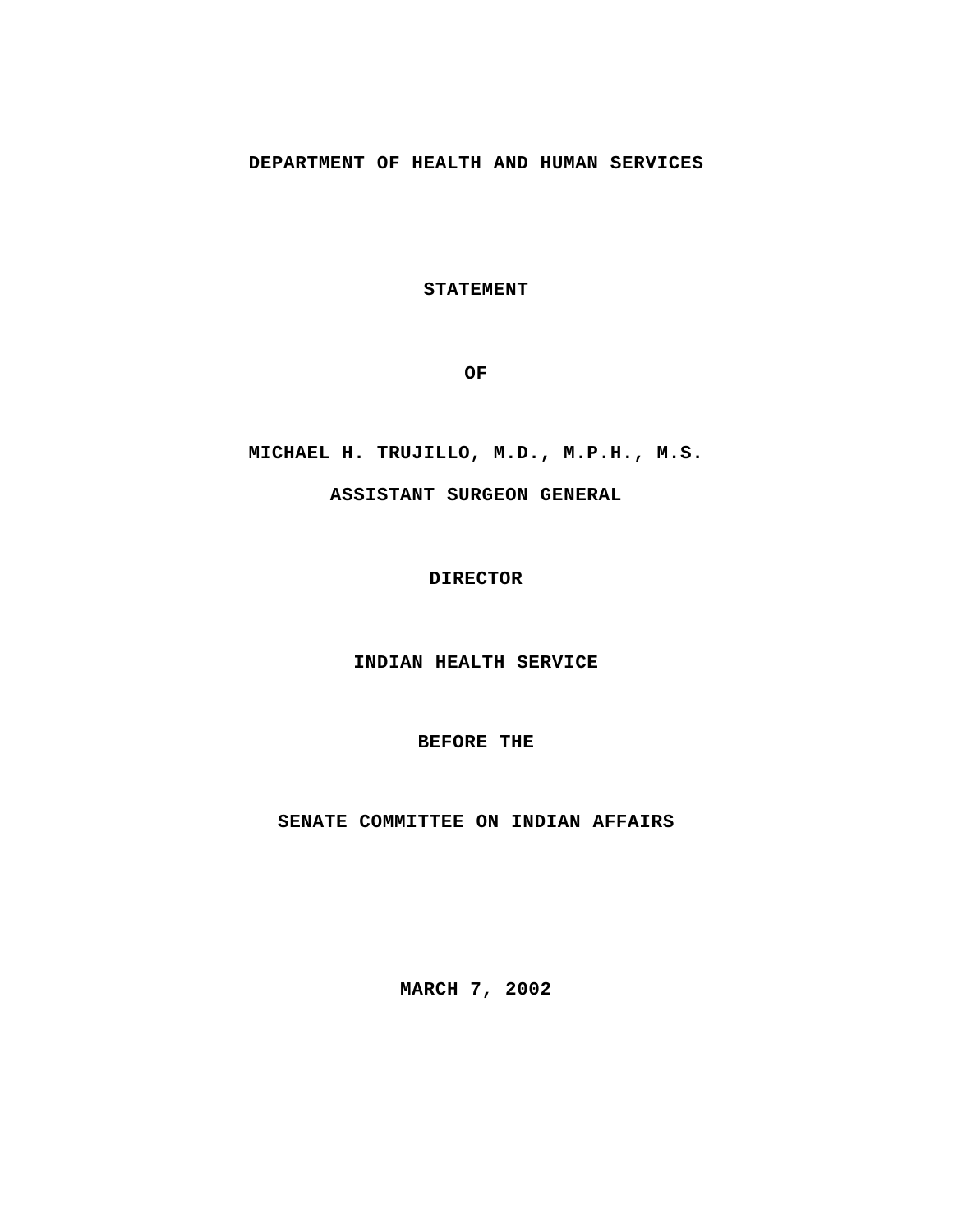#### **STATEMENT OF THE INDIAN HEALTH SERVICE**

# **OVERSIGHT HEARING ON THE FY 2003 PRESIDENT'S BUDGET REQUEST**

# **March 7, 2002**

Mr. Chairman and Members of the Committee: Good morning. I am Dr. Michael H. Trujillo, Director of the Indian Health Service (IHS). Today I am accompanied by Michel E. Lincoln, Deputy and Gary Hartz, Acting Director of Office of Public Health. We are pleased to have this opportunity to testify on the FY 2003 President's budget request for the Indian Health Service.

The IHS has the responsibility for the delivery of health services to Federally-recognized American Indians and Alaska Natives (AI/AN=s) through a system of IHS, tribal, and urban (I/T/U) operated facilities and programs based on treaties, judicial determinations, and Acts of Congress. In carrying out our statutory responsibility to provide health care services to Indian tribes in accordance with Federal statutes or treaties, we have taken it as our mission to raise the physical, mental, social, and spiritual health of American Indians and Alaska Natives to the highest level, in partnership with the population we serve. The agency goal is to assure that comprehensive, culturally acceptable personal and public health services are available and accessible to the service population. The mission and goal are addressed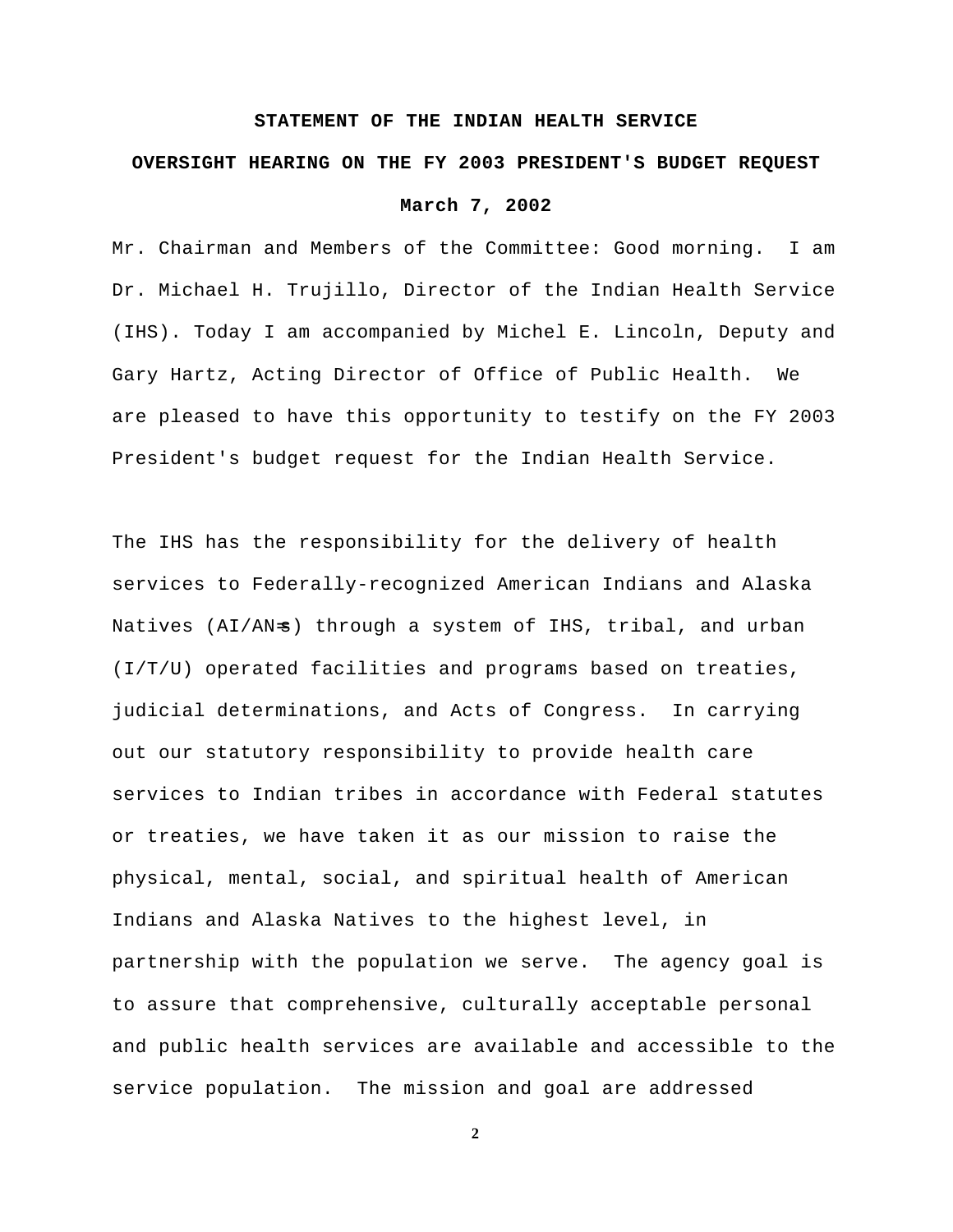through four agency strategic objectives, which are to 1) improve health status; 2) provide health services; 3) assure partnerships and consultation with IHS, Tribal, and Urban programs; and 4) perform core functions and advocacy.

For the fifth year now, development of the health and budget priorities supporting the IHS budget request originated at the health services delivery level and with tribal leadership. As partners with the IHS in delivering needed health care to AI/AN=s, tribal and urban Indian health programs participate in formulating the budget request and annual performance plan. The combined expertise of the IHS, Tribal, and Urban Indian health program health providers, administrators, technicians, and elected officials, as well as the public health professionals at the Area and Headquarters offices, has defined health care funding needs for AI/AN people. Improving the health of the AI/AN population overall, and providing health care to individuals in that population, are important and challenging IHS goals. Comparing the 1996-1998 Indian (IHS Service Area) age-adjusted death rates with the U.S All Races population in 1997, the death rates in the AI/AN population is 6 times greater for alcoholism, 4 times greater for tuberculosis, 3 times greater for diabetes, and 2 times greater for unintentional injuries.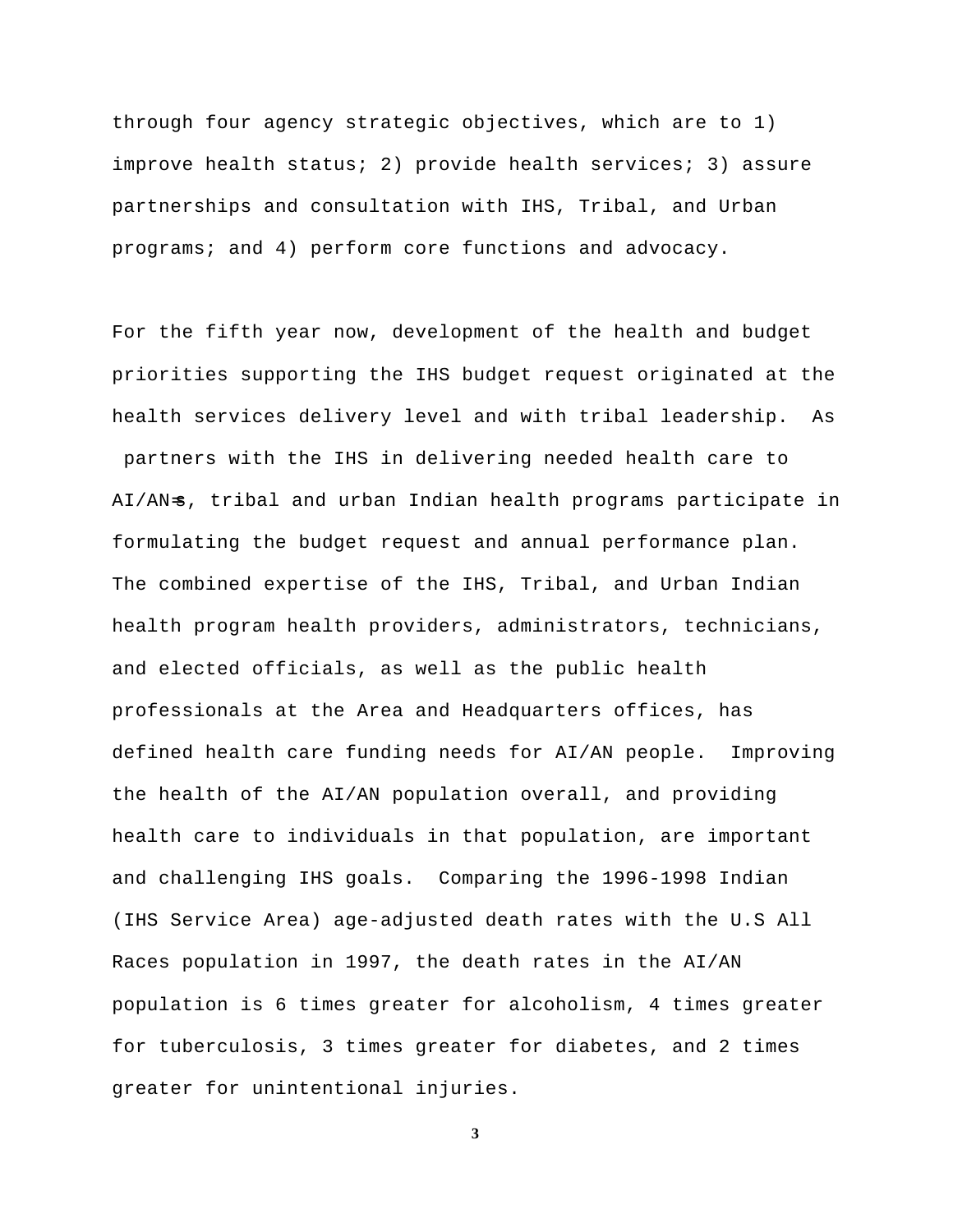The FY 2003 President's Budget request and performance plan represents a critical investment in improving the delivery of health care to the American Indian and Alaska Native population.

The President proposes an increase of \$60.027 million to the IHS budget in FY 2003 above the FY 2002 appropriation. This request provides an additional \$65.807 million for current service items including staffing for newly completed health care facilities, \$16.351 million in program increases for Services, and \$1 million in program increases for Facilities and Environmental Health. In addition, the increases include an offset of \$23.131 million for administrative and management reforms and one-time facilities projects and construction funds. These proposals result in an overall net increase of \$60.027 million.

In support of the President's Management Agenda and the Secretary's Workforce Restructuring Plan, the IHS will streamline its general administrative and management staff at all organizational levels and institute cost controls on administrative support systems. Along with other DHHS agencies to increase administrative effectiveness, the IHS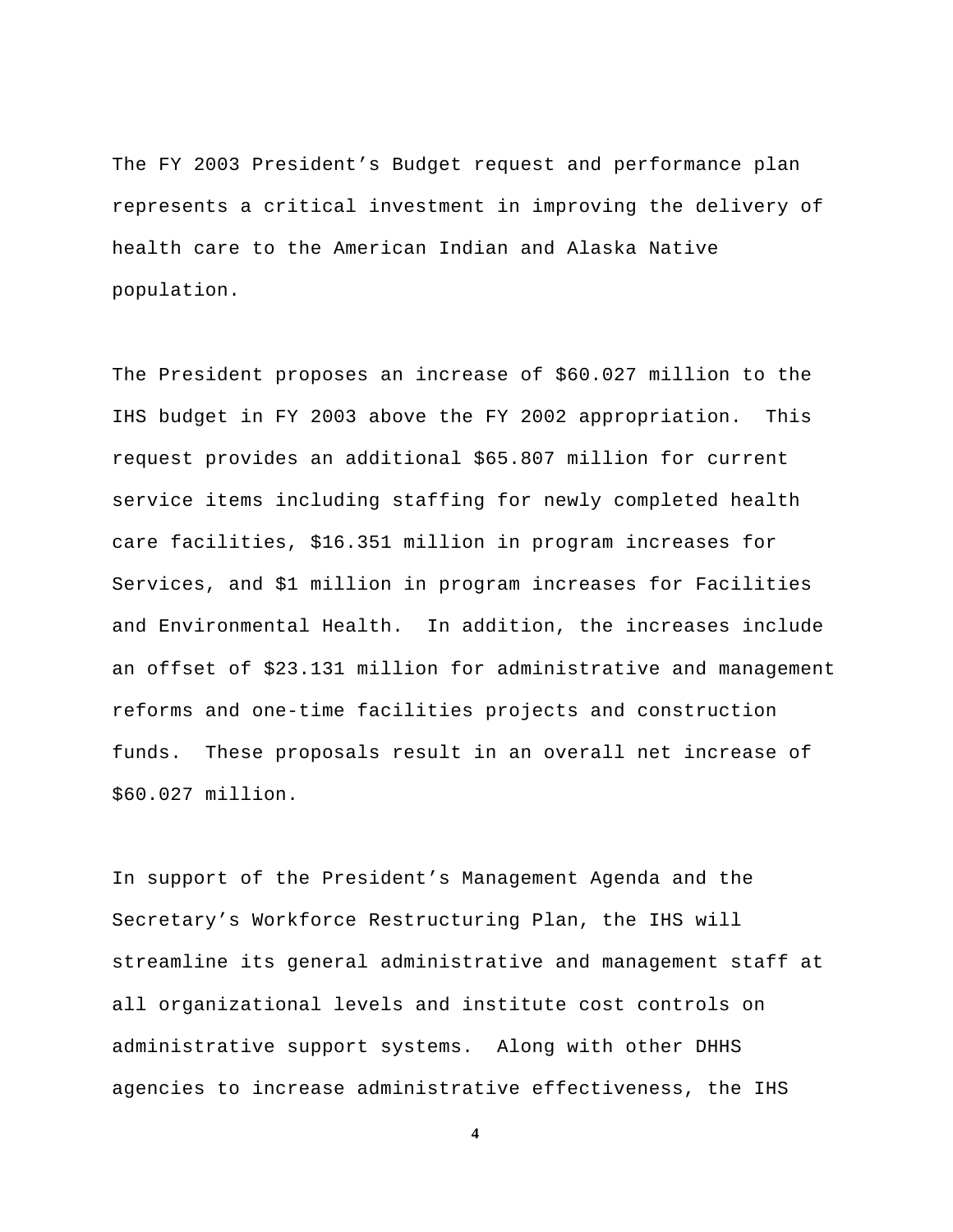will transfer its public affairs, legislative, and human resources staff, functions, and funding to the Office of the Secretary in FY 2003. During FY 2003, the IHS will prepare to move facilities construction, management and maintenance staff, functions, and funding to the Office of the Secretary in FY 2004.

Further, the President's FY 2003 budget reflects the IHS's full share of the accruing cost of retirement benefits for current civil service and Public Health Service commissioned personnel. These cost amounts for FY 2003 are shown as \$60,671 million in services, \$7.904 million in facilities, and \$8.873 million in collections for a total accrual cost of \$77.448 million. These costs are also shown comparably for FY 2001 and FY2002.

These investments will continue to improve the IHS, Tribal, and Urban Indian Health Programs' capacity and infrastructure to provide access to high quality primary and secondary medical services, and begin to slow down recent declines in certain health status indicators.

From a policy perspective, this budget is based on both new and longstanding Federal policy and commitment for improving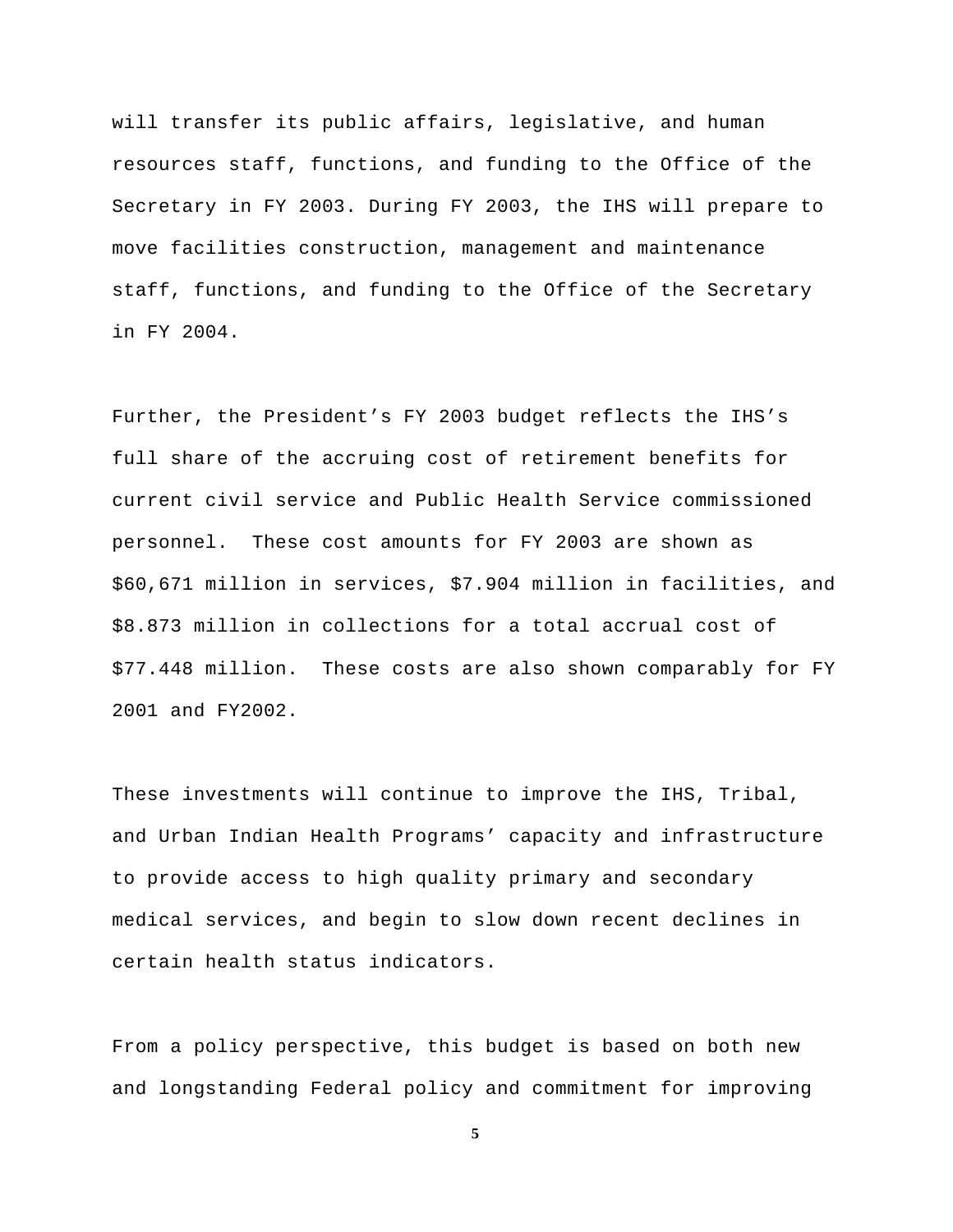health status by assuring the availability of basic health care services for members of federally recognized Indian tribes. The request supports the following three policy initiatives:

- HHS' effort to ensure the best health, and best health care services possible, without regard to race, ethnicity or other invidiously discriminatory criteria,
- proposed Healthy People 2010 and its goal of achieving equivalent and improved health status for all Americans over the next decade,
- DHHS Strategic Plan with goals to r*e*duce major threats to health and productivity of all Americans; improve the economic and social well-being of individuals and families, and communities in the United States; improve access to health services and ensure the integrity of the Nation's health entitlement and safety net program; improve the quality of health care and human services; and improve public health systems.

The Indian Health Care Improvement Act and other Federal statutes make clear that the U.S. Government's obligation under Federal statutes and treaties includes providing health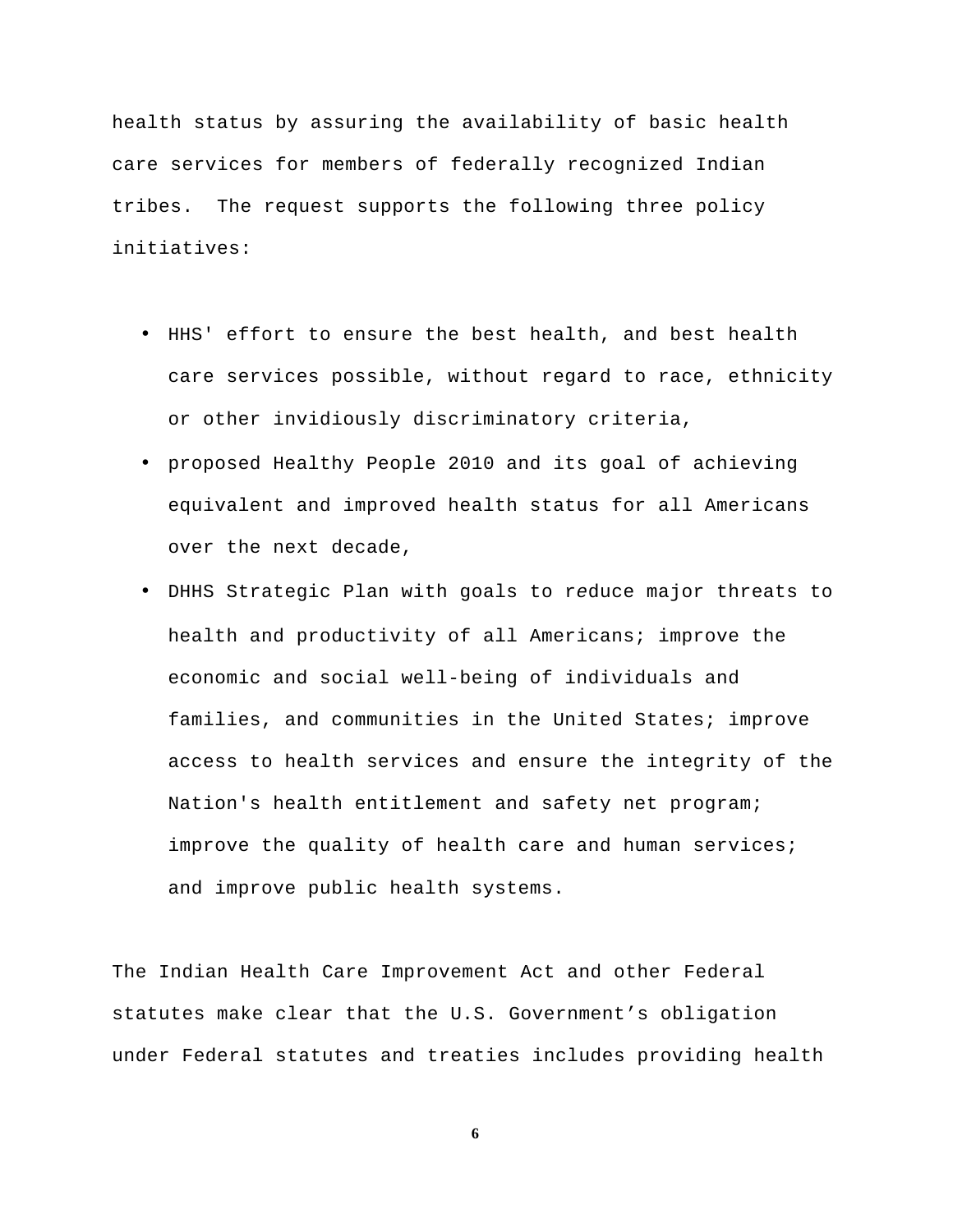care services efficiently and effectively to Indians and Indian tribes*.* 

The primary policy basis for this budget request is to deliver efficiently and effectively health care services to the AI/AN population to substantially improve the health of members of that population. Consistent effort will be required over the long term to improve the health of members of the AI/AN population, and such long-term consistent effort should lead us to the day when the health statistics of the AI/AN population do not differ from those of the U.S. population as a whole. The Administration takes seriously and is fully committed to honoring its obligations to American Indians and Alaska Natives under statutes and treaties to provide effective health care services.

A major priority in the budget proposal is to restore access to basic health services. The IHS has demonstrated the ability to maximize and utilize available resources to provide services to improve the health status of AI/AN people. However, the Indian Health Care system continues to face competing priorities, escalating costs, and an increase in patient demand for more acute and urgent care treatment. Thus,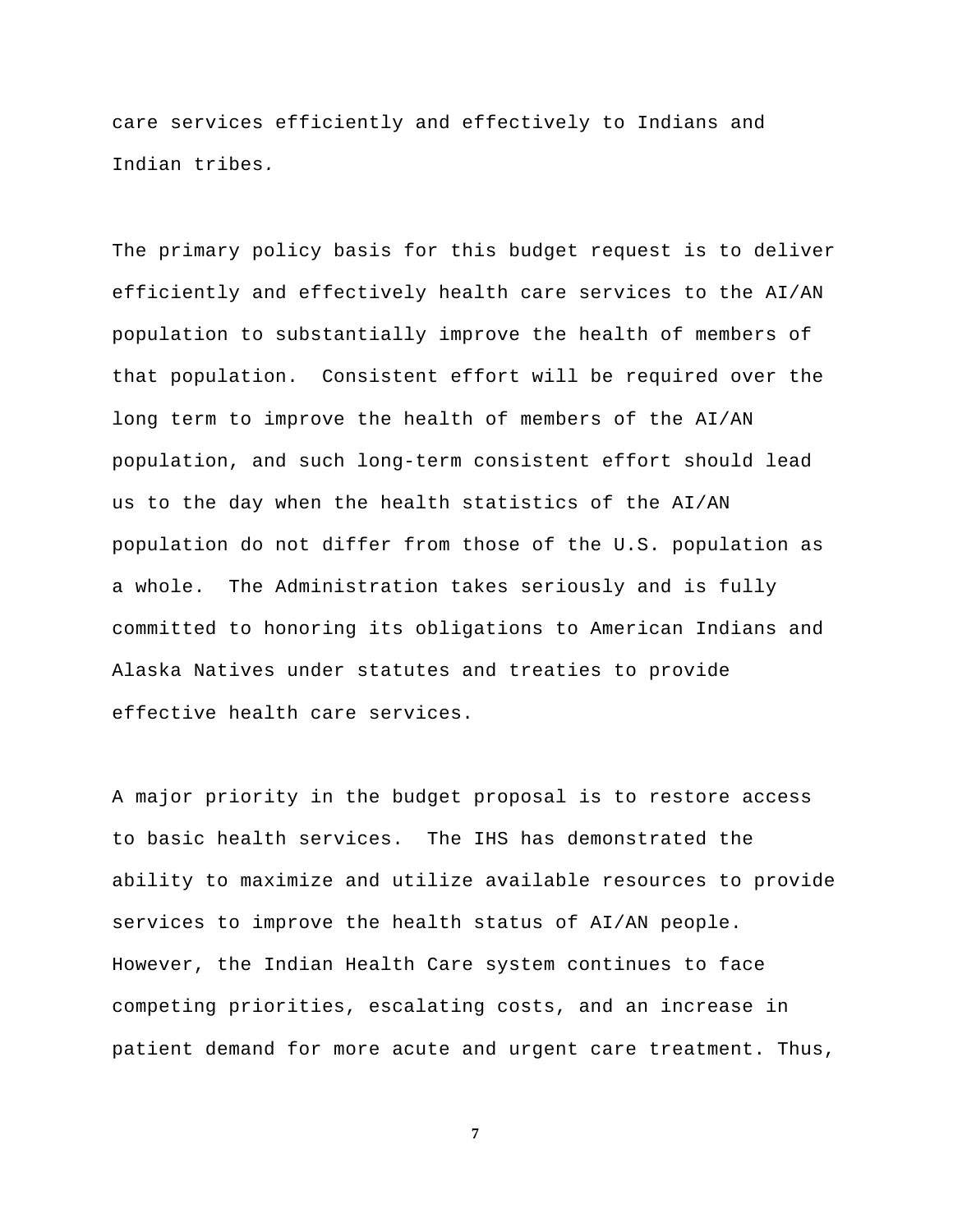to address continuing access to essential individual and community health services, the Area IHS, Tribal, and urban Indian programs identified funding of personnel-related costs and increases associated with current services items as their first priority for budget increases for FY 2003. In an effort to maintain the current level of services, the budget request includes \$26.812 million for Federal pay cost increases and \$19.758 million for tribal pay costs increases; \$16.737 million to fund the staffing and operative costs of those facilities that will open in FY 2003 or have recently opened; and \$2.5 million increase for Contract Support Costs.

The ongoing replacement of outdated clinics and hospitals is an essential component of supporting access to services and improving health status. In the long run, this assures there are functional facilities, medical equipment, and staff for the effective and efficient provision of health services. As you know, the average age of IHS facilities is 32 years. The FY 2003 budget includes \$72 million for health care facility construction to be used for replacement of existing health care facilities**.** This amount will fully**-**fund construction of the quarters at Fort Defiance, Arizona**;** the final phase construction of the hospital at Winnebago,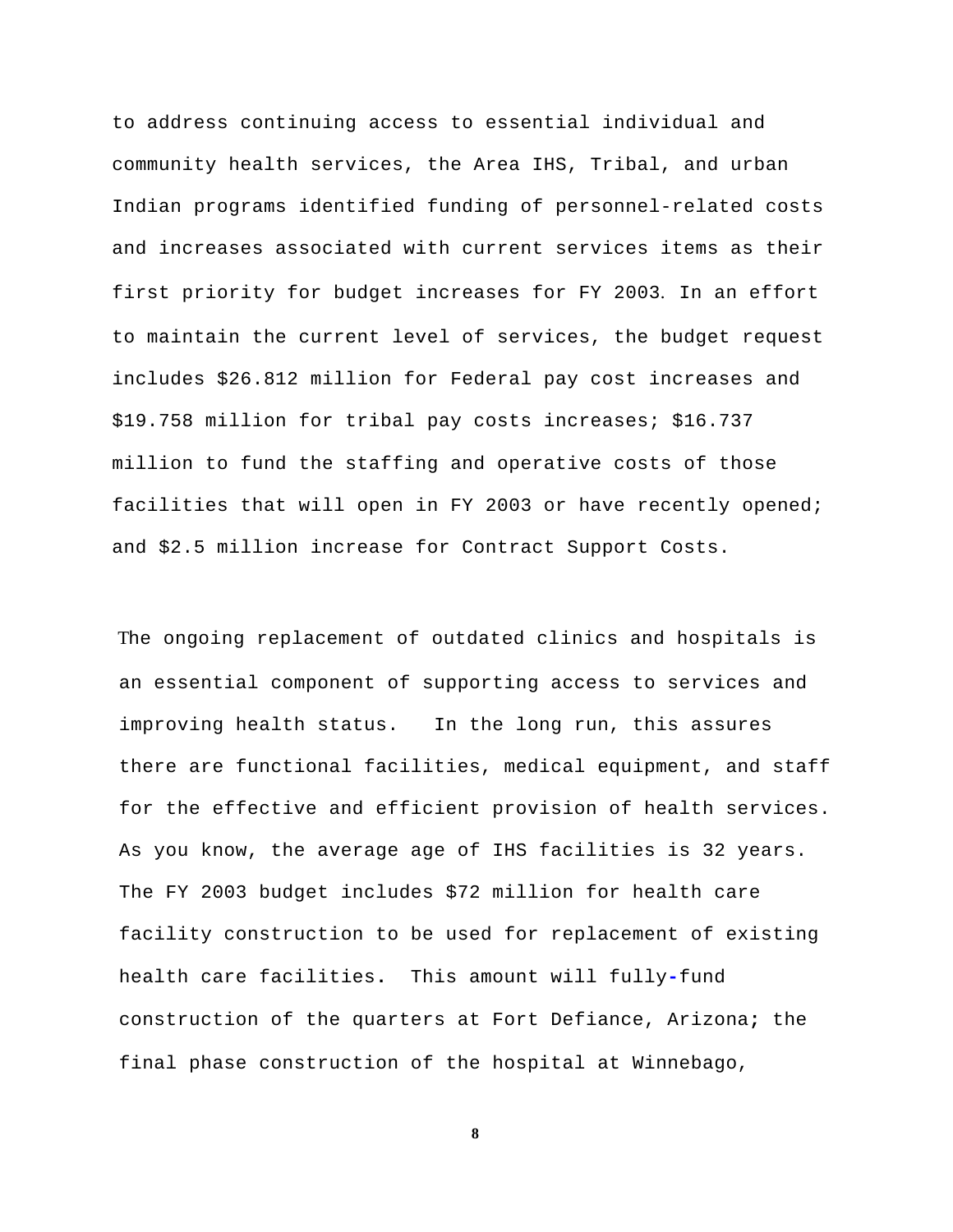Nebraska; and the final phase of the construction of health centers at Pawnee, Oklahoma, and St. Paul, Alaska; the continued construction of health centers at Pinon, Arizona, and Red Mesa, Arizona.

Also critical is the provision of adequate contract support costs necessary to support the health services provided by tribal health programs. These requested funds are necessary for tribal communities to assure that there are utilities, training, clerical staff, administrative and financial services needed to operate health programs. Without this contract support funding, these support services are either not available or must be funded from resources that would otherwise fund health service activities. This investment is consistent with the Administration=s commitment to expand tribal participation in the management of federally funded programs, and reinforces the principles of the Indian Self-Determination Act.

The FY 2003 budget includes an increase of \$2.5 million over the FY 2002 enacted level for contract support costs (CSC). The increase is necessary to provide CSC funding for new and expanded tribal programs to be contracted in FY 2003. The \$2.5 million increase will first be used to provide CSC for new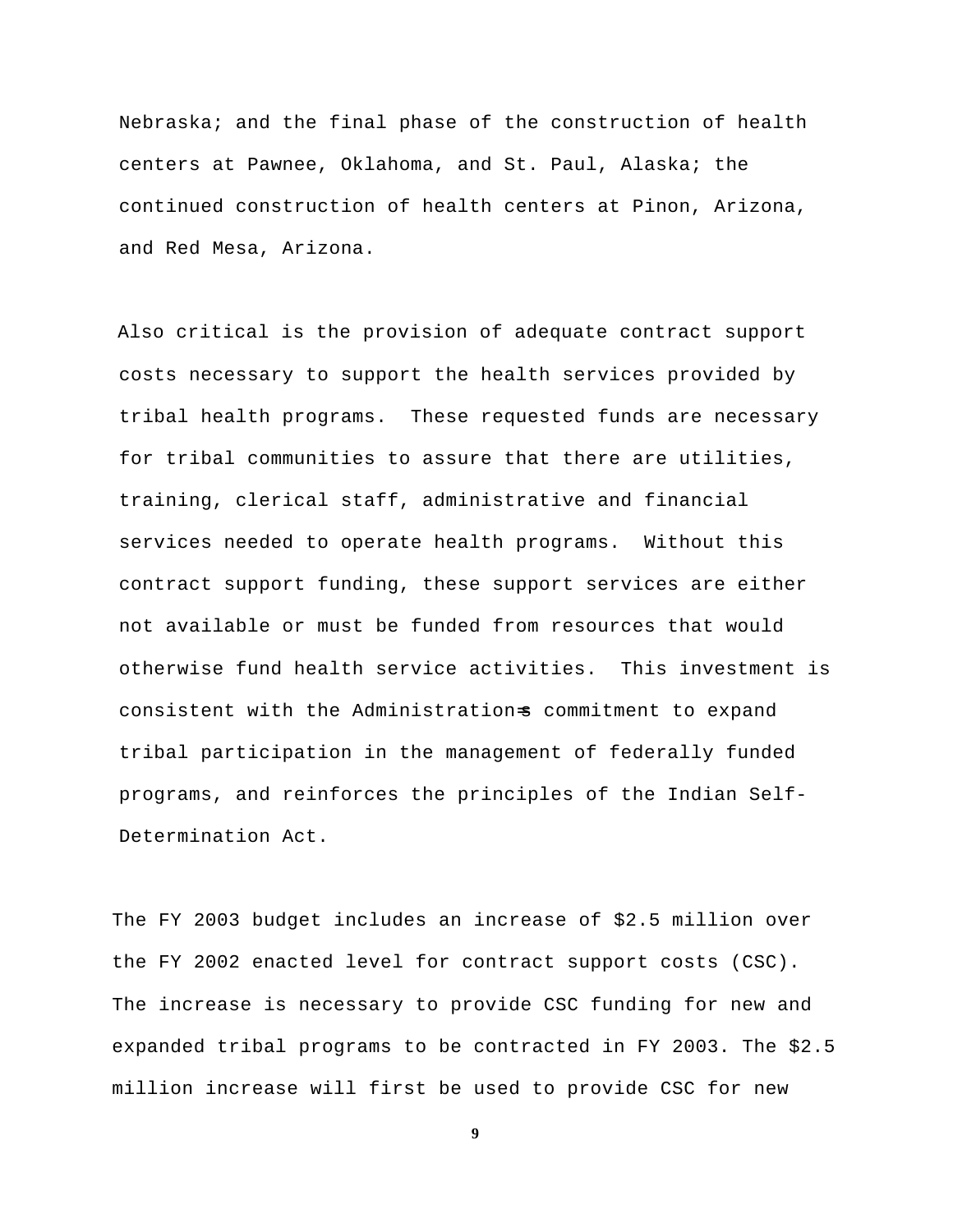assumptions of IHS programs under self-determination agreements. To the extent the \$2.5 million is not needed for new assumptions, it will be used to increase contract support cost funding for existing contracts.

The requests that I have just described provide a continued investment required to maintain and support the IHS, tribal, and urban Indian public health system to provide access to high quality medical and preventive services as a means of improving health status. The following proposals are intended to strengthen health improvements among the Indian health care components.

Proposed increases of \$7.351 million for contract health services, \$1.5 million for the tribal epidemiology centers, \$4.150 million for health care professions, \$3.0 million for information technology, \$1.0 million for maintenance and improvement, and \$850,000 for HIPAA privacy regulations are also included in the funding request.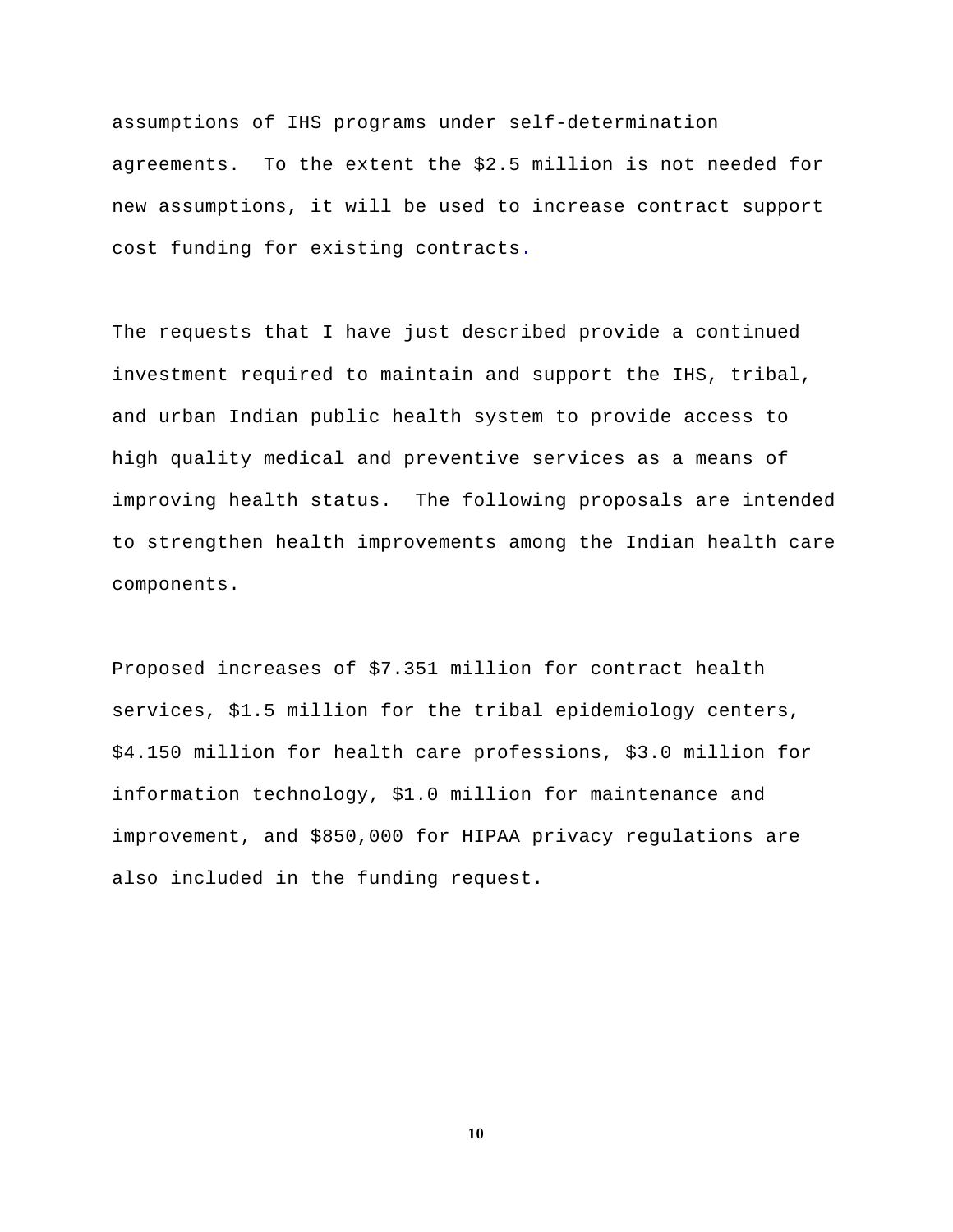The health status that the  $I/T/US$  must address is formidable, particularly in terms of death rates. Comparing the 1996 1998 Indian age-adjusted death rates with the U.S. all races population in 1997 reveals greater death rates in the AI/AN population for alcoholism, tuberculosis, diabetes, unintentional injuries, suicide, pneumonia and influenza, homicide, gastrointestinal disease, infant mortality, and heart disease. Even more alarming is recent data that indicates the mortality disparities for AI/AN people are actually worsening.

Given these formidable challenges, the IHS is pleased to present this budget request for FY 2003 as one that will improve access to basic health services and address the multiple health issues affecting AI/AN people. The request and associated performance plan represent a cost-effective public health approach to assure improvements in the health of AI/AN people. The request reflects the continued Federal commitment to enhance the IHS, Tribal, and Urban Indian health system so that we can continue to make significant improvements in the health status of American Indian and Alaska Native people.